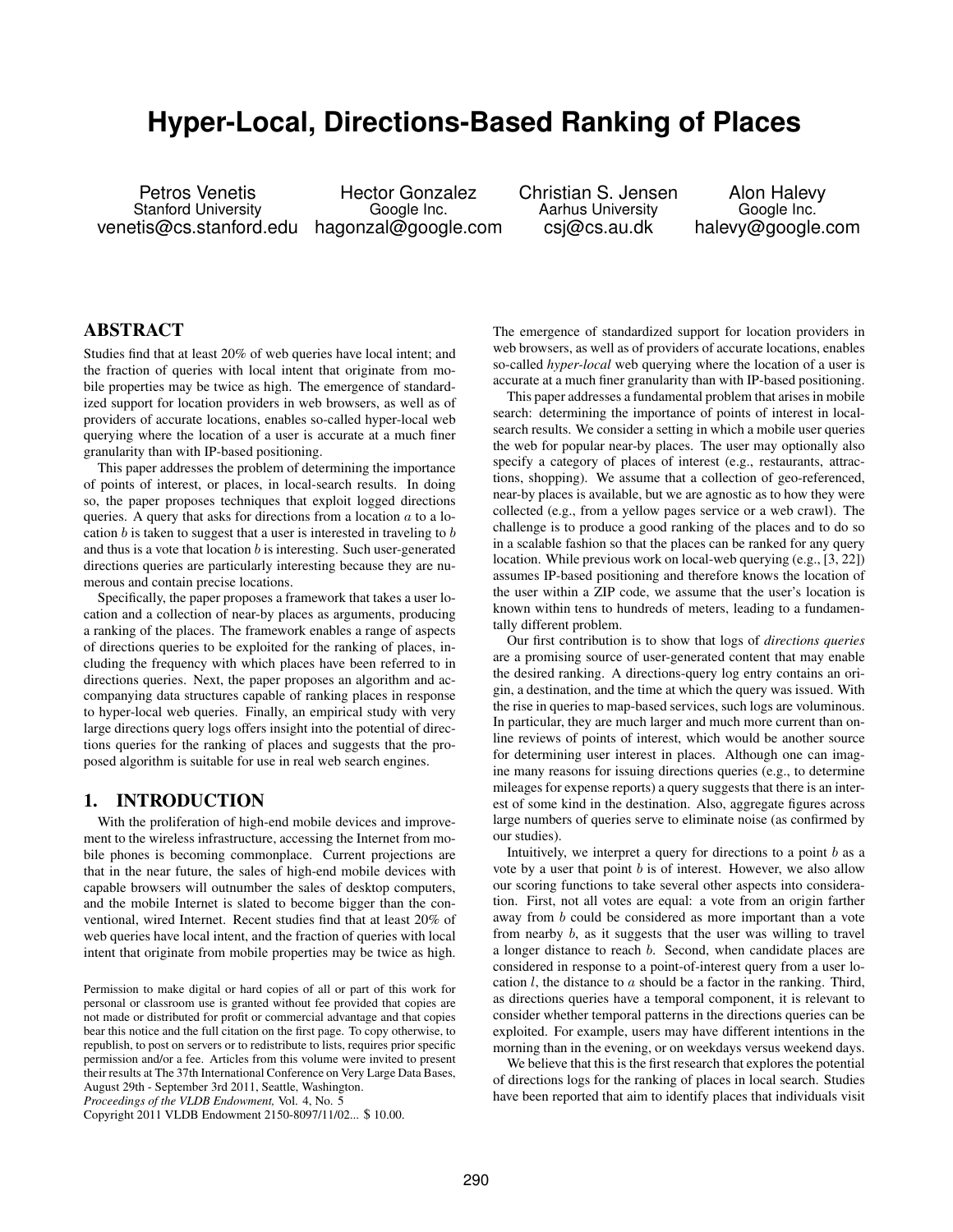from GPS logs and related data sources [\[7,](#page-7-2) [17,](#page-7-3) [18,](#page-7-4) [19,](#page-7-5) [25\]](#page-7-6). Some of these studies also study link-based ranking of places. This paper does not consider the identification of places; and it considers ranking based on directions queries, not link-based techniques.

Our second contribution is a scalable query processing technique for a general hyper-local location-ranking architecture. The architecture, shown in Figure [1,](#page-1-0) operates in two phases. In the offline phase, we compute a score for each place in our directory. In the online phase, we rank places relative to a user's query location and the distance the user is willing to travel [\[16\]](#page-7-7).



<span id="page-1-0"></span>Figure 1: Architecture for hyper-local ranking

The offline score can combine scores from several scorers, thus leveraging different information sources. In addition to driving directions, we can consider the rankings of web pages (or just PageRank) associated with places, or reviews that places have received in Google or <yelp.com>. Combining multiple scorers has been considered in previous work [\[11\]](#page-7-8) and is not considered here.

Our query processing technique superimposes a grid on the space. For each grid cell, called an *hCell*, we store a list of the places that fall into the cell, sorted by their (offline) score. At query time, we retrieve the set of hCells relevant to the query and then compute the top- $k$  places, adjusting the score of each candidate place according to its distance to the user's query location.

We report on experiments that show that real (driving) directions logs are a viable source for the scoring of places and that the proposed framework scales to large data sources and is capable of fast query response, enabling integration with an existing search engine infrastructure.

Roadmap: Section [2](#page-1-1) presents the problem setting and proposes techniques that use driving directions for place ranking. Section [3](#page-2-0) then discusses the spatial indexing required to follow our work and presents a baseline algorithm and a more efficient algorithm for place ranking. Section [4](#page-4-0) considers the suitability of a real driving directions log for ranking of places. Section [5](#page-5-0) presents performance experiments for the ranking algorithms we propose. We cover related work in Section [6](#page-6-0) and conclude in Section [7.](#page-7-9) An appendix contains a detailed description of our data sources, some examples of ranking functions that take into account the directions query logs, pseudocode for the baseline algorithm, proofs, and additional experimental results.

### <span id="page-1-1"></span>2. RANKING OF PLACES

#### 2.1 Problem Setting

A query takes four arguments: (i) the user's location, (ii) the time that the query is issued, (iii) the maximum distance the user is willing to travel, and (iv) a query string. The query string can be one

of a predefined set of categories, e.g., museums, restaurants, and shopping. This query is capable of supporting a class of popular services. The result of a query is a ranked list of nearby places that match the query string, where the ranking aims to reflect the interestingness of the places.

To formalize the key concepts of the problem setting, we assume that a set of *places*  $P$  is given and has signature  $\mathcal{L} \times \mathcal{C}$ , where  $\mathcal{L}$  is the set of locations in Euclidean space and  $\mathcal C$  is a set of categories (e.g., restaurant, cafe). Places thus model points of interest that a user can visit, and they are categorized. We use Google's business directory as P.

We also assume that a set D of *directions query log entries* is given, and we use the Google Maps query log. An entry  $d \in \mathcal{D}$  is a record  $\langle t, a, b, \parallel a, b \parallel \rangle$  with signature  $\mathcal{T} \times \mathcal{L} \times \mathcal{L} \times \mathbb{R}_+$ . Here,  $\mathcal{T}$ is the domain of query times and  $t$  is the time when the query was issued;  $\mathcal L$  was defined earlier, and  $a$  is the "from" and  $b$  is the "to" of the query;  $||a, b||$  is the distance between a and b.

A user query  $q \in \mathcal{Q}$  is a quadruple  $\langle l, t, D, \bar{q} \rangle$  with signature  $\mathcal{L} \times \mathcal{T} \times \mathbb{R}_+ \times \mathcal{Q}_q$ . Here,  $\mathcal{Q}_q$  is the set of all possible strings, i.e., a set of predetermined categories  $C$ , with the empty string denoting all categories. Also,  $q.D$  is the distance that the user is willing to travel. This parameter may be specified by the user, or it may be derived from the travel pattern of the user (e.g., walking, driving) using the query logs.

#### 2.2 Scoring Functions

We use a scoring function  $S: Q \times P \times D$  to rank an argument place according to a set of log entries and a user query. Since we use scoring functions for ranking, the absolute values returned by a scoring function do not matter—only the relative values matter.

Specifically, our framework supports the following kind of scoring function:

$$
\mathcal{S}(q, p, \mathcal{D}) = \mathcal{S}(p, \mathcal{D}) \times weight_{q.D}(\Vert q.l, p.l \Vert).
$$

This function separates the offline scoring from the online scor-ing, as discussed in Section [1.](#page-0-0) Thus,  $S(p, D)$  represents the offline part of the scoring, while the weight  $weight_{q,D}(\cdot)$  is computed in the online part. This arrangement enables maximum precomputation for the problem considered. At query time, the offline score needs only be adjusted by a simple multiplication with a score that depends on the distance between a query and a place. This is important to achieve low query latency.

We restrict the function  $weight_{q.D}(\cdot)$  to be non-increasing, as we discuss in Section [3.3.](#page-2-1) This simply means that a user is assumed to prefer to travel a shorter rather than a longer distance to achieve the same reward. This assumption also underlies  $k$  nearest neighbor querying. Appendix [A](#page-8-0) presents a range of possible scoring and weight functions and an experimental comparison of these functions.

### 2.3 Time-Aware Scoring

Time-aware scoring may be applied to any scoring function we just described. To account for the intuition that users' behavior vary across the day and between weekdays and weekend days, we assign different weights to different directions queries according to the temporal match between their time and the time in the user's query.

Thus, we can obtain a temporal counterpart of each instance of the previous kind of scoring function as follows:

$$
S'(q, p, \mathcal{D}) = S(q, p, \mathcal{D}) + \alpha \times S^{\text{tod}(q, t)}(q, p, \mathcal{D}) +
$$
  
+  $\beta \times S^{\text{down}(q, t)}(q, p, \mathcal{D}).$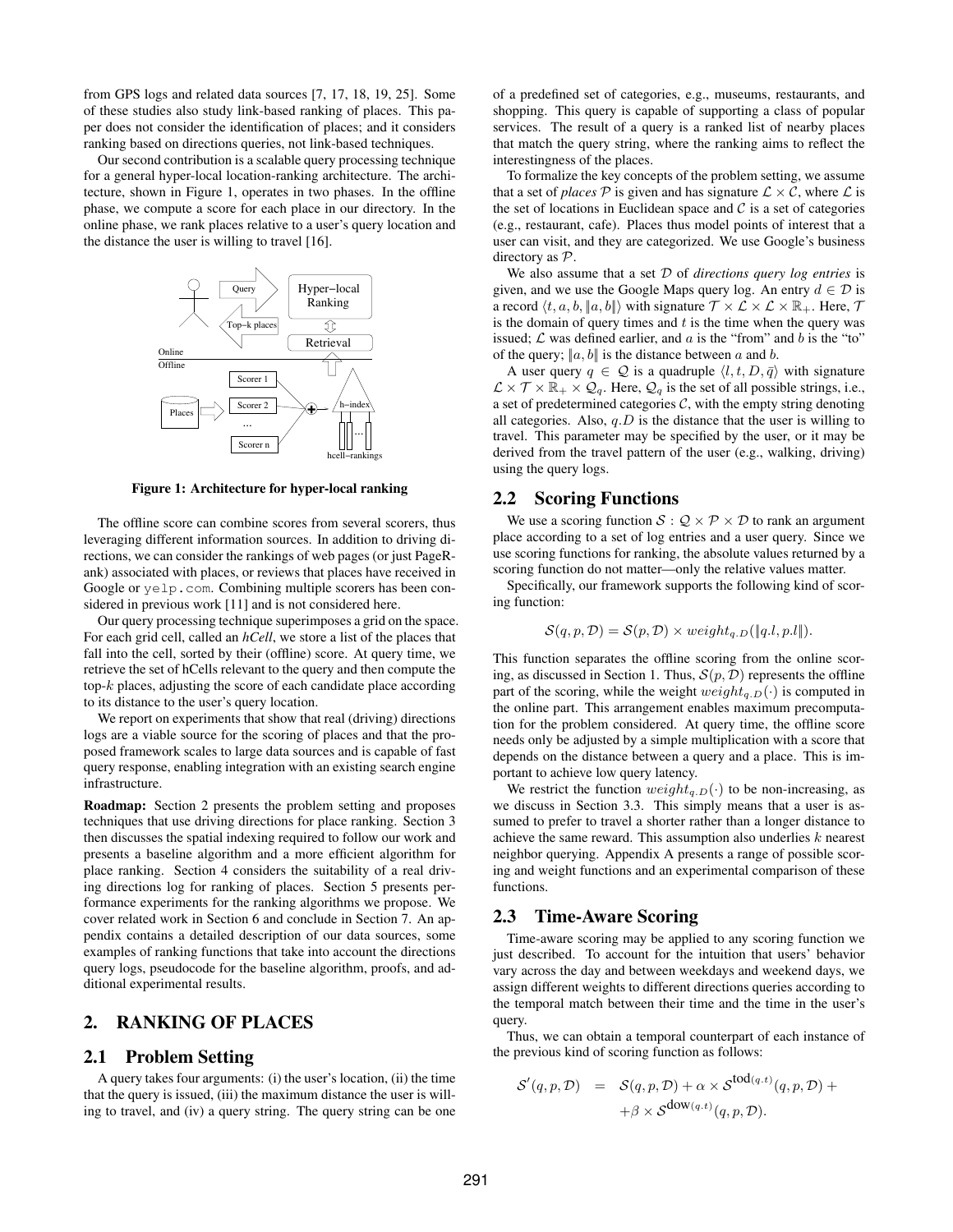Here,  $\alpha$  and  $\beta$  are positive constants. Function  $\mathcal{S}^{\text{tod}(\cdot)}$  restricts the scoring function to the query log tuples that occur during a particular time of the day. We divide a day into disjoint intervals for morning (06.00–10.00), lunch (10.00–14.00), afternoon (14.00–17.00), dinner (17.00–20.00), evening (20.00–23.00), and night (23.00– 06.00). Similarly, function  $\mathcal{S}^{\text{down}(\cdot)}$  restricts the scoring function to the query log tuples that occur during particular sets of days of the week: either weekends or weekdays.

We note that the directions query logs can be used in this timeaware setting in contrast to other methods used until now (e.g., number of reviews, sentiment of reviews).

### <span id="page-2-0"></span>3. RANKING ALGORITHMS

We assume that a set of places has been retrieved and scored in an offline phase. We describe two algorithms that then compute the top- $k$  most relevant places for a query issued by a user at a known location.

We first provide background information on our spatial indexing approach. Because major search engines (e.g., Google) use spacefilling curves to index their geo content, our methods rely on these techniques for better integration.

### <span id="page-2-6"></span>3.1 Spatial Indexing

To efficiently retrieve places located in a given geographic region, we use a space-filling curve that maps locations on Earth to a one dimensional curve.



<span id="page-2-2"></span>Figure 2: Example of a Hilbert curve at two levels

We project the Earth's surface onto the six faces of a unit cube (applying standard transformations to account for distortion). On each face of the cube we use the Hilbert curve [\[21\]](#page-7-10) to map points from 2-D to 1-D. The Hilbert curve is defined recursively, as exem-plified in Figure [2](#page-2-2) that considers part of the  $5<sup>th</sup>$  face of the Earth. Each cell is subdivided into four smaller cells at each subsequent level (identified by the numbers 0, 1, 2, 3 every time). The process stops when the desired granularity has been achieved. We use cells from level 1 (a face in the unit cube) to level 23 (approximately a  $1 m \times 1 m$  cell). We refer to cells in a Hilbert Curve as hCells in the following. Also, we denote as  $hCellID_l$  the ID of a hCell at level l. Example hCellIDs can be seen in Figure [2](#page-2-2) for  $l = 3$  (left) and  $l = 4$  (right)<sup>[1](#page-2-3)</sup>. Advise Appendix [B](#page-9-0) for additional details.

Each (latitude, longitude) location is mapped to an hCell at level 23. Addresses are mapped into hCells by using a standard *geocoder*. A geocoder is a piece of software that maps various geographic data (e.g., address, ZIP code) to (latitude, longitude) pairs.

### <span id="page-2-7"></span>3.2 Table-Based Algorithm (Baseline)

We first describe a table-based ranking algorithm. The algorithm uses a table BusinessListing, which contains information about P. The schema of BusinessListing is (PlaceID, Location, Category, Score), where PlaceID is an ID of a place, Location is its location (expressed as an hCell<sub>23</sub> identifier), Category is the category to which it belongs (e.g., restaurant), and Score is the offline score assigned to this place (see Figure [1\)](#page-1-0), which can be the result of a combination of scores from multiple scorers.

The table-based algorithm takes as input a subset of the tuples in BusinessListing, namely the places that are within the range the user is willing to travel. We use standard spatial indexes to find such tuples/places. From this subset of tuples, the algorithm computes a place ranking by sorting the result tuples according to their distance-weighted scores (online part of Figure [1\)](#page-1-0). The pseudocode can be found as Algorithm [2](#page-9-1) in Appendix [C.](#page-9-2) The following example illustrates the ranking.

EXAMPLE 1. Assume that we have a database with the businesses in Table [1](#page-2-4) and that Table [2](#page-2-5) contains the information necessary for the algorithm, computed from the query log.

<span id="page-2-4"></span>Table 1: Example business directory

| Loc        | Name              | Type                 | Category   |  |
|------------|-------------------|----------------------|------------|--|
| $5.1\dots$ | Petros' place     | Greek restaurant     | Restaurant |  |
| $5.1\dots$ | Christian's place | Danish restaurant    | Restaurant |  |
| $5.0\dots$ | Hector's place    | Colombian restaurant | Restaurant |  |
| $5.0\dots$ | Alon's place      | Coffee shop          | Restaurant |  |
| $5.3\dots$ | Jack's place      | American restaurant  | Restaurant |  |

<span id="page-2-5"></span>Table 2: Statistics of interest for Example [1](#page-2-5)

| BusName           | Offline score | Distance<br>km |  |
|-------------------|---------------|----------------|--|
| Petros' place     | 1000          | 2.2            |  |
| Christian's place | 700           | 1.2.           |  |
| Hector's place    | 200           | $1.5\,$        |  |
| Alon's place      | 500           | 1.0            |  |
| Jack's place      | 550           | 12             |  |

We assume that the query q is  $(5.2...$ , 2009/Jun/15 14:23:24.412 PST,  $2 \text{ km}$ , restaurant). The relevant set of places then excludes Petros' place, which is too far away (further than the 2 km that the user is willing to travel). Assuming a simple linear weighting function (weight<sub>a,D</sub>(d) = 1 – d/D), the algorithm ranks the results as follows: Christian's place (score =  $(1 - 1.2/2.0) \times 700 = 280$ ), Alon's place (score =  $(1 - 1.0/2.0) \times 500 = 250$ ), Jack's place (score =  $(1 - 1.2/2.0) \times 550 = 220$ ), Hector's place (score =  $(1 - 1.5/2.0) \times 300 = 75$ .  $\Box$ 

Although this naive algorithm is fast when the set of relevant places is small (i.e., the distance the user is willing to travel is small or the density of places is low), it rapidly degrades as we need to examine more places. One reason is that the distance function call is expensive.

### <span id="page-2-1"></span>3.3 Threshold-Based Algorithm

The algorithm described next adopts the approach of the threshold algorithm [\[13\]](#page-7-11) and is capable of handling a very large number of places. This algorithm integrates well with current search engines that use space filling curves to index their geo content.

Supported scoring functions. The algorithm accepts any scoring of places that is adjusted with a weighting function  $weight_{a,D}(d)$ that decreases monotonically with d, i.e., for  $d_i < d_j$  we always have  $weight_{q.D}(d_i) \geq weight_{q.D}(d_j)$ .

A simple example in our case would be a scoring function of the form:  $S(p, D) = |\{d | d \in D \land d.b = p.l \}|$ , where d.b is the

<span id="page-2-3"></span><sup>&</sup>lt;sup>1</sup>We have that hCellID<sub>1</sub>  $\in$  {0, ..., 5} (face of the Earth) and hCellID<sub>l+1</sub> = hCellID<sub>l</sub>.s where  $s \in \{0, 1, 2, 3\}$  tells us the order by which the Hilbert curve crosses the four smaller squares of the hCellID $_l$ .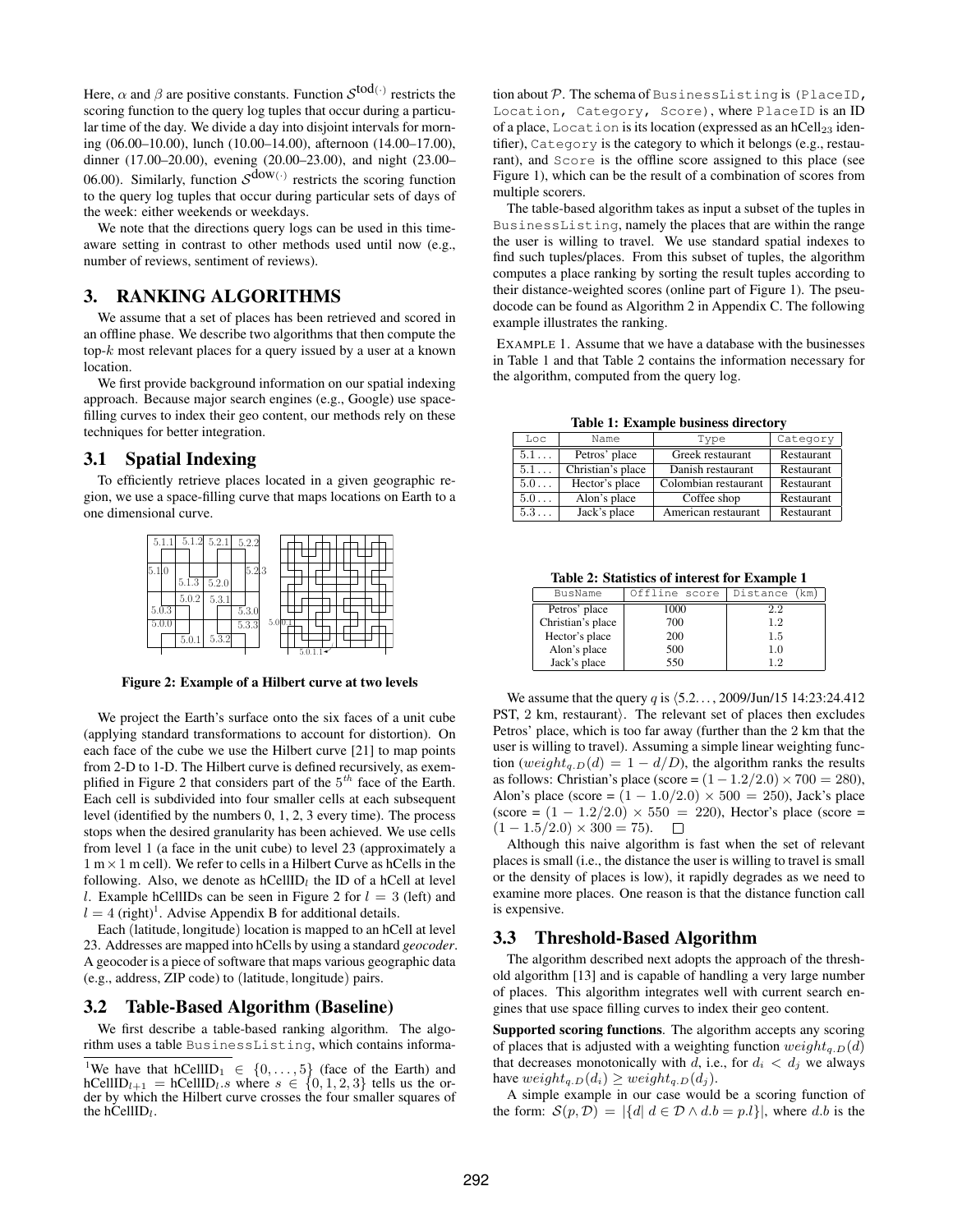destination for the directions query  $d$  and  $p.l$  is the location of the place  $p^2$  $p^2$ .

The set of possible scorers is very general, and arbitrary scorers can be combined to compute a query-independent score for each place. At query time, the (offline) scores are adjusted according to the query location.

Place ranking in hCells. We assume that the space has been partitioned into hCells at a given level. For each hCell, we precompute a sorted list of places that map to it. This sorting is done offline according to  $S(p, D)$  as it is independent of the query location. Given a preselected set of categories, we carry out this procedure for each category (i.e., having places of the same category in each sorted list).

When receiving a user query that contains a location  $q<sub>i</sub>$  and the distance  $q.D$  the user is willing to travel, we select the hCells that intersect the circle with center  $q, l$  and radius  $q, D$ . Assume that we obtain *n* hCells and thus *n* ranked lists  $L_i$ ,  $i \in \{1, 2, ..., n\}$ , of places. Algorithm [1](#page-3-1) computes the top- $k$  places from these lists and returns them in priority queue L.

<span id="page-3-1"></span>The algorithm maintains a priority queue  $PQ$  of the lists  $L_i$ , where the priority of a list is the best possible score that an unseen place in the list can have. This number is easily computed from the shortest distance from the user to the hCell of the list and the top scoring unexamined place in the list. In each iteration, we pick the most promising place from the list that is the head of  $PQ$  that we (according to its offline score) have not yet examined and add it to the results  $(L)$ . The algorithm terminates early if the score of the  $k$ -th element of the results  $L$  is higher than the maximum possible (online) score of the first element in the list at the head of the queue  $PQ.$ 

This algorithm is an adaptation of the threshold algorithm (TA; or more specifically NRA) [\[13\]](#page-7-11). First, it does not rank objects for which each list contains a separate dimension; rather, each list contains completely different objects. Second, the score for each place in each list is adjusted dynamically according to its distance to the user.

The following theorems establish the main properties of our algorithm: the algorithm correctly finds the top- $k$  list of places; and for a particular level of hCells, it examines the minimum number of places possible.

<span id="page-3-2"></span>THEOREM 1. *Algorithm [1](#page-3-1) finds the correct top-*k *list if function* weight<sub>a,D</sub>(·) *is non-increasing, i.e., if for every*  $d_i \geq d_j$  *we have*  $weight_{q.D}(d_i) \leq weight_{q.D}(d_j).$ 

<span id="page-3-3"></span>THEOREM 2. *Algorithm [1](#page-3-1) finds the top-*k *list in the minimum number of steps for a given partition of space (and only sorted access to our lists* Li*).*

The proofs, in Appendix [D,](#page-9-3) adapt proofs of similar properties by Fagin et al. [\[13\]](#page-7-11), to our setting and assumptions.

In the experimental section, we show that it is possible to keep the ranked lists according to the offline score for *only one* particular level of the hCells; this yields good results in all possible scenarios.

EXAMPLE 2. We continue with Example [1.](#page-2-5) Assume that the businesses are located as shown in Figure [3.](#page-4-1) We use level 2 hCells, and aim to find the top-3 results.

Initially  $PQ$  and  $L$  are empty. We have three lists as input to the algorithm:  $L_0$ ,  $L_1$ , and  $L_3$ . We know that the minimum distance between the user and the hCells are:  $m_0 = 0.5$  km,  $m_1 = 0.4$  km, and  $m_3 = 0.3$  km.

#### Algorithm 1: Threshold-based algorithm

```
Input: A query q = \langle l, t, D, \overline{q} \rangle, lists (L_1, \ldots, L_n), minimum
       distances for every list's hCell (m_1,\ldots,m_n), kOutput: List L with all the k highest ranked places according to user
        query q
activeLists \leftarrow \{1, 2, \ldots, n\};/* Priority queues (PQ \text{ and } L) have 2
    operations: getNext() returns the next
    element from the queue and pops the element;
    insert(element, priority) inserts an element into
    the queue with a specific priorityPQ \leftarrow \emptyset;L \leftarrow \emptyset;/* lists L_i have 3 operations: getNext()returns the next element in the list and
    removes the element; pollNext() returns the
    next element without removing the element
    from the list; hasMore() returns true iff
    the list is non-empty
for i = 1 to n do
    /* The prioritization is over the maximum
        possible score achieved for that list
    p = L_i.pollNext();
    PQ.insert(i, \mathcal{S}(p, \mathcal{D}) \times weight_{q.D}(m_i));while activeLists.size() > 0 do
    nextListToCheck \xleftarrow{} PQ.getNext();if nextListToCheck \notin activeLists then
     continue;
    if L_{nextListToCheck}.hasMore() then
        p = L_{nextListToCheck}.getNext();/* notice that we are using the exact<br>score
            score \star/if ||p.l, q.l|| \leq q.D then
         | L.insert(p, \mathcal{S}(p, \mathcal{D}) \times weight(\Vert p.l, q.l \Vert));if L_{nextListToCheck}.hasMore() then
            p = L_{nextListToCheck}.pollNext();PQ.insert(nextListToCheck, \mathcal{S}(p, \mathcal{D}) \timesweight(m_{nextListToCheck}));else
     \qquad \qquad \text{activeLists.} remove(nextListToCheck);if the k-th element in L has a score greater than the first list in
    PQ maximum expected score then
     break;
return L
```
The algorithm first initializes priority queue  $PQ$ . Taking into account the minimum distances, the lists, and the simple linear weight function from Example [1,](#page-2-5) we have:

$$
PQ = \langle (L_1, (1 - \frac{0.5}{2.0}) \cdot 1000), (L_3, (1 - \frac{0.3}{2.0}) \cdot 550)
$$

$$
(L_0, (1 - \frac{0.4}{2.0}) \cdot 500) \rangle
$$

$$
= \langle (L_1, 750), (L_3, 467.5), (L_0, 375) \rangle.
$$

Since the hCell with ID 1 has the highest priority in  $PQ$ , it is examined first. List  $L_1$  contains Petros' place first, which has a distance from user's location that exceeds  $q.D$ . Thus it is ignored, but the priority queue is updated. Since Christian's place is next in  $L_1$ , after this step, PQ will be  $\langle (L_1, 560), (L_3, 467.5), (L_0, 375) \rangle$ .

Again, list  $L_1$  is examined as it has the highest priority in  $PQ$ . Christian's place is added to priority queue L, and  $L = \langle (C, 280) \rangle$ . Since we extracted list  $L_1$  from  $PQ$ , we have  $PQ = \langle (L_3, 467.5),$  $(L_0, 375)$ .

We then examine list  $L_0$ , since it is next in  $PQ$ . After one iteration of the main while loop, we get  $PQ = \langle (L_0, 375) \rangle$  and  $L = \langle (C, 280), (A, 220) \rangle.$ 

<span id="page-3-0"></span> $2$ In our case, the scoring function in the right part of the equation depends on the query logs; thus, it is  $S(p, D)$ . In general, any function that does not depend on the user's query  $q$  can be used.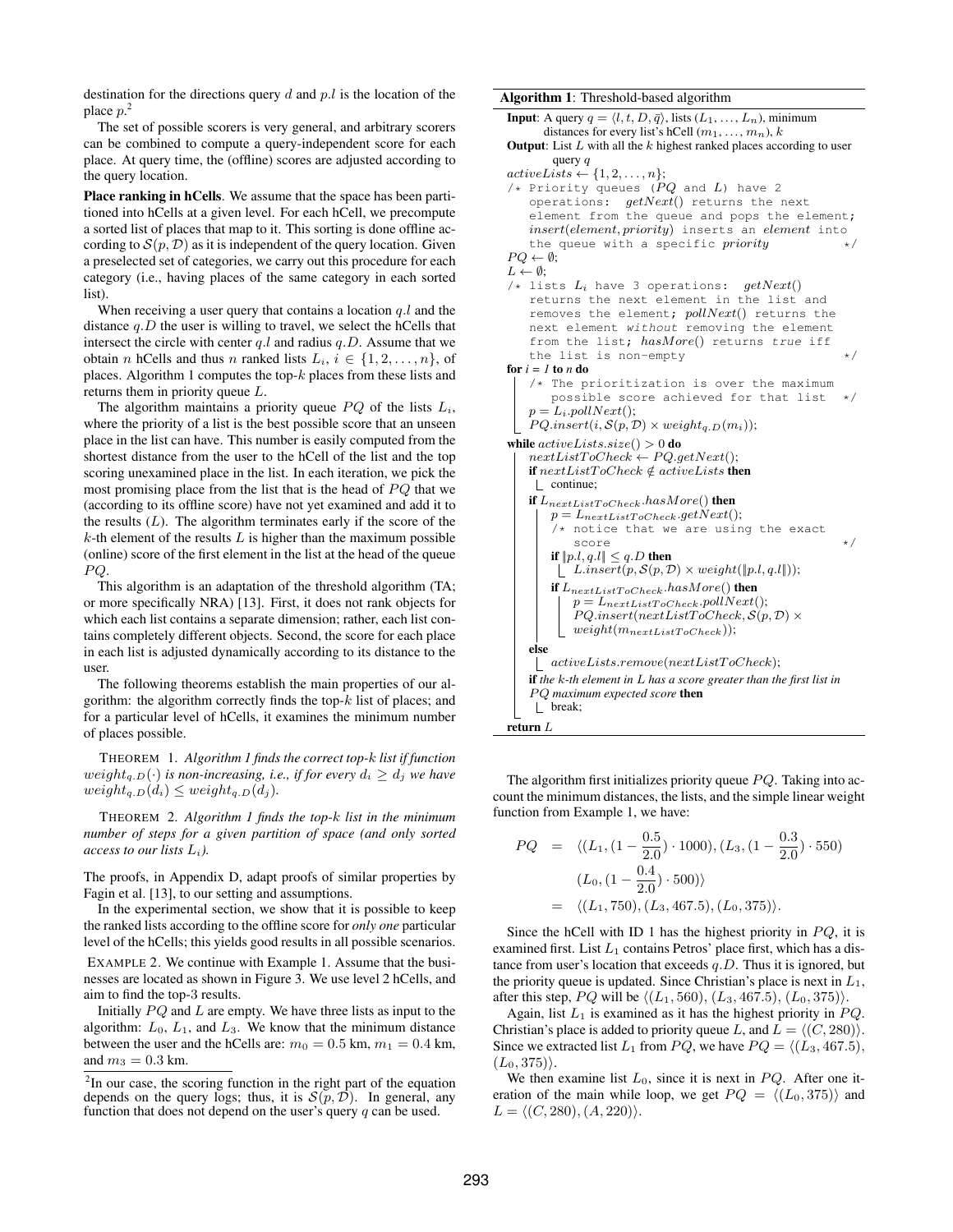

<span id="page-4-1"></span>Figure 3: Threshold-based algorithm example

We now examine list  $L_0$  since it is next in  $PQ$ . After the iteration, we get  $L = \langle (C, 280), (J, 250), (A, 220) \rangle$  and  $PQ =$  $\langle (L_0, 150) \rangle$ . We now have three elements in priority queue L. Since the last element has an actual score that is greater than the maximum possible score of any remaining element in list  $L_0$ , we have found the top-3 elements and are done.  $\Box$ 

### <span id="page-4-0"></span>4. DIRECTIONS LOGS EVALUATION

We now describe key characteristics of our data sources (more details can be found in Appendix [E\)](#page-9-4) and show that the directions log can be a very effective signal for place ranking. Additional experiments can be found in Appendix [F.](#page-10-0)

### <span id="page-4-4"></span>4.1 Key Data Source Statistics

We use a sample of queries from a travel directions log that contains all the queries issued at Google Maps during July 2009. We focus on queries in a sub-region of the United States and thus consider the business listings located in this sub-region. We limit the set of business listings to a subset of categories including museums, hotels, restaurants, night clubs, and landmarks.

The query log that we use  $(D)$  contains queries for 18,968,123 different locations. For the categories of interest we have 151,721 business listings  $(P)$ . It is clear that most of the destinations of driving directions queries are not businesses in the directory.

We perform a join between the destination query log and the business directory, on the log destination and the business location attributes. There are 128,159 businesses for which there is at least one query with a destination matching the business location. That is, around 84.47% of all business listings in the directory are queried in the driving directions queries; 0.676% of driving directions queries in  $D$  have a business in  $P$  as their destination. Although, 0.676% is a small percentage, the actual number of queries issued for the 128,159 businesses is 49,533,223; this number is almost two orders of magnitude greater than the number of reviews for the same places (which was around 550,000). Interestingly, 22.5% of the places for which we have directions queries do *not* have any reviews, showing that the abundance of directions queries offers additional coverage.

In the business directory available, there were multiple businesses located in the same location ( $hCell<sub>23</sub>$ ). This happens because the business directory merges several data sources and then performs an imperfect Entity Resolution (ER). Furthermore, the information extracted from web pages is not always completely accurate. The problem of ER in the business listing is orthogonal to our study (see Appendix [E.3](#page-10-1) for additional details).

Figure [4](#page-4-2) shows the distribution of the queries across locations for the locations that "survived" the join between  $D$  and  $P$ , i.e., locations in which at least one business is located and for which at least one directions query has the location as its destination. For example, in the lower right corner of the figure, we can observe that there is a location that has received  $\sim 8 \times 10^6$  queries. In the top left corner of the figure, we can see that there are around 8,000 locations that have received 1 query each.



<span id="page-4-2"></span>Figure 4: Distribution of queries across locations

### 4.2 Utility of Directions Logs

This experiment investigates the utility of the directions logs signal. We compare the sets of the top- $k$  results produced and the rankings of the results with the corresponding sets and ranking produced by other methods.

We have created a system where a user is able to select a location the user knows very well and then select a category among the following three: restaurant, point of interest, and hotel. Finally, the user selects a maximum travel distance. The system then computes the top-5 places that three methods produce:

1. DL: number of directions log entries that have the place as their destination,

2. NR: number of reviews for the place under consideration, and 3. AR: the average score (sentiment) that reviews have assigned to the place under consideration.

Finally, the resulting 15 places (top-5 from each method) are shuffled and shown to the user, without the user knowing the ori-gin of each place<sup>[3](#page-4-3)</sup>. We did not incorporate distance between the user and a place since we wanted to compare the usefulness of our (offline) signal against two other standard signals. The user is then asked to evaluate these 15 places with a score between 0 and 4:

| Score         | <b>Specification</b>                                          |
|---------------|---------------------------------------------------------------|
| $\Omega$      | I have no idea of what this is                                |
|               | Not interesting to most people in general and not recommended |
| $\mathcal{L}$ | Neutral to most people in general                             |
| $\mathbf{a}$  | An OK location to most people in general                      |
|               | Very interesting to most people in general and recommended    |

Since users are experts in the areas they selected (e.g., around their houses or work), their assessments are considered to be of high quality.

We had 10 users select locations, issue queries, and evaluate 15 places for each query. A total of 45 queries and 675 places were evaluated during this process.

We compared the average score that the evaluators assigned to the top-5 places of each method: our proposed signal (DL) had an average score of 1.960, while AR had 1.498, and NR had 1.453. This means that our signal is better at reporting the best places in its top-5 list than the other two signals.

We also evaluated the rankings produced by each method using the nDCG metric [\[15\]](#page-7-12). This metric can be defined for any list of evaluated objects; it compares the ranking a method has done (list of objects) to an optimal list of objects according to the evaluation scores. We evaluated nDCG for the top-5 places of each of the methods we examined. The metric takes values between 0 and 1: 1 means that the ranking is as expected according to the evaluations,

<span id="page-4-3"></span><sup>&</sup>lt;sup>3</sup>If there are duplicates among the top-5 lists, we continue deeper into the lists so that we always show 15 places.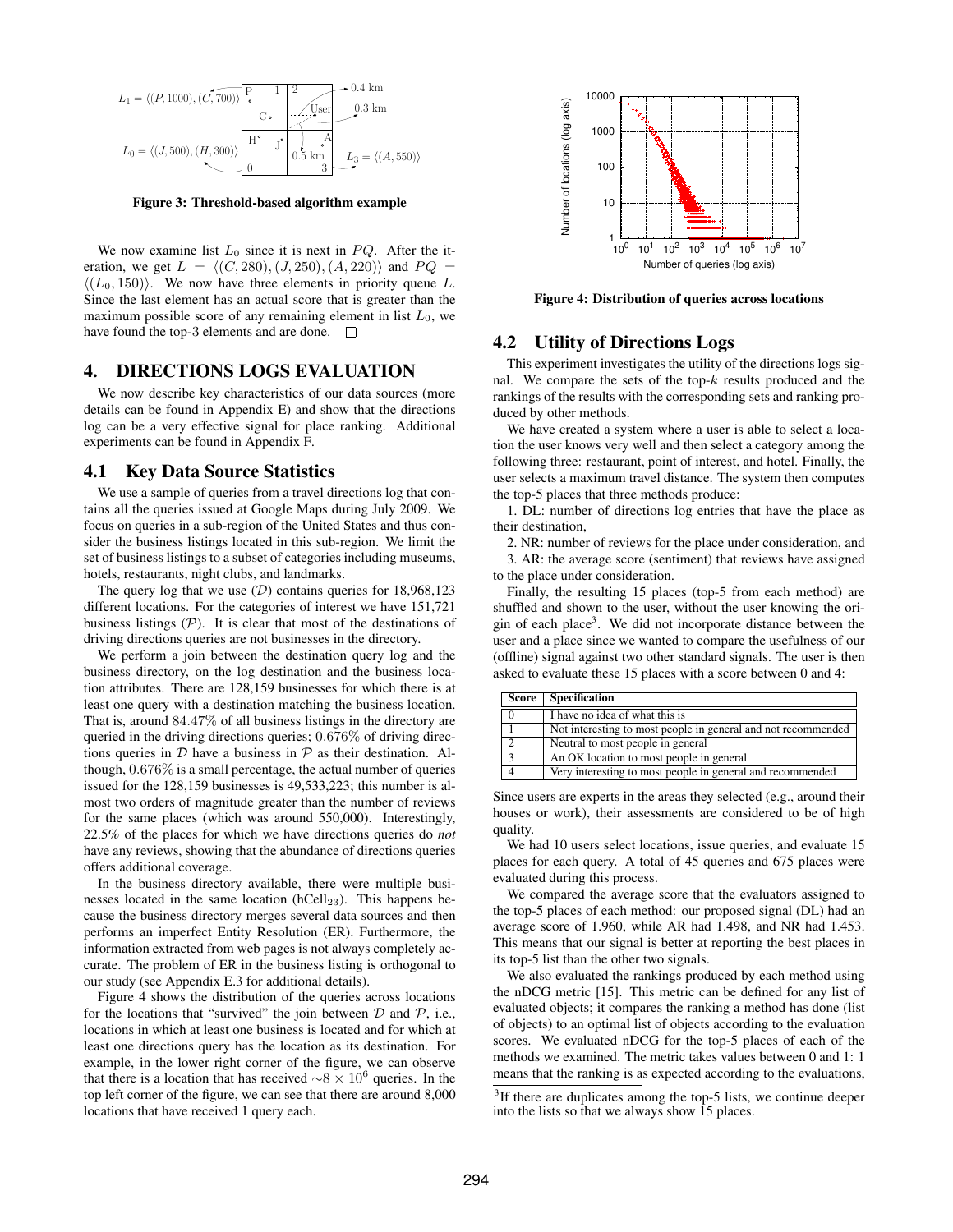and 0 means that the ranking is very bad. DL had nDCG equal to 0.787, AR had 0.845, and NR had 0.827.

This study shows that driving directions logs can serve as a strong signal, on par with reviews, for place ranking. This is an important finding because log data offer a number of advantages over reviews, as mentioned in Section [4.3.](#page-5-1) The fact that the directions-based signal is comparable to the review-based signals is surprising. It is up to a scorer that takes into account multiple signals to decide how the signals should be combined based on their characteristics.

### <span id="page-5-1"></span>4.3 Correlation with Number of Reviews

In this experiment, we evaluate the feasibility of using driving directions logs as a proxy for the popularity/importance of a place. We compare the correlation of the driving directions based signal with the number of reviews for a place, which is a commonly accepted measure of popularity. The number of reviews was extracted via Google's business directory, and it is the total number of reviews found in various data sources on the Web.

For this experiment, we choose 100 random user locations. We then issue the category query "food" and set the distance the user is willing to drive to 2 km. Each of the 100 queries has at least 100 ranked results (otherwise, we choose a new random user location). We had to consider 514 distinct places to find 100 user locations with at least 100 food-related places within a radius of  $2$  km ( $\sim\!\!20\%$ of the randomly selected places had at least 100 results).

We then find the number of reviews of each ranked place for all the queries. We partition the ranked results into batches of ten results (the top-10, the top-11–20, etc.). For each batch, we sum the number of reviews for the places ranked in those places for the 100 rankings that we have; the result can be seen in Figure [5.](#page-5-2) There is a clear correlation between the rankings of the results and the number of reviews that a place has, which shows that the directions logs are indicative of the popularity of a place.

These findings are important because driving directions logs are cheap to collect and are orders of magnitude more frequent than user reviews, which are expensive to obtain. Further, the logs provide near real-time evidence of changing sentiment, an aspect that is usually hard to capture with other signals (e.g., the reviews that a place has received; even a newly added web page of a restaurant will need time to increase its PageRank), and they are available for broader types of locations.

The scoring function we used for this experiment is  $S(p, D)$  =  $|\{d = \langle t, a, p.l, ||a, p.l|| \rangle \mid d \in \mathcal{D}\}|$  and  $weight_{q.D}(d) = 1 - \frac{d}{q.D}$ . However, similar results are obtained when using other scoring and weighting functions (like the ones described in Appendix [A\)](#page-8-0).

### <span id="page-5-0"></span>5. PERFORMANCE EVALUATION

We now proceed to report on the evaluation of the runtime performance of the proposed table-based and threshold-based ranking algorithms in the presence of very large log and place databases.

In the experiments, we assume that the user issues an empty query string (retrieve all possible places around me) in order to have more results to rank. Also, the user is located in a region with high business density.

We use the same datasets as described in Section [4.1,](#page-4-4) and we run all the experiments on a single machine with two AMD dual-core Opteron CPUs (we only use one of the cores) at 2.2 GHz and with 8 GB of RAM.

For the table-based algorithm, we use MySQL as the DBMS with indexing for efficiently determining the places near a user. For the threshold-based algorithm, we load the ranked lists from the offline computation into memory.



<span id="page-5-2"></span>Figure 5: Number of reviews for our ranked list of results

### 5.1 Table- vs. Threshold-Based Algorithm

For the threshold-based algorithm we use hCells at level 7 (for reasons that will be clear later on) and compute the top-100,000 results.

Figure [6](#page-5-3) presents the ranking time vs. the distance that the user is willing to travel. It can be observed that the table-based algorithm



<span id="page-5-3"></span>Figure 6: Performance comparison for our two algorithms

(baseline) takes up to 9.5 secs for large distances (which translates into a lot of places), while the threshold-based (efficient) algorithm takes around 350 msecs in the worst case.

#### 5.2 Varying the hCell Level

In this experiment, we vary the hCell level from 3 to 23. We start at 3 because the areas the query logs cover are at this level. We measure the time required to find the top-1,000 results. The measurements can be seen in Figure [7](#page-5-4) for varying distances  $(q.D)$ that the user is willing to travel and for all hCell levels.



<span id="page-5-4"></span>Figure 7: Elapsed time vs. hCell level

We observe that the higher the hCell level (i.e., the smaller our hCells are), the more time is required for our computation for all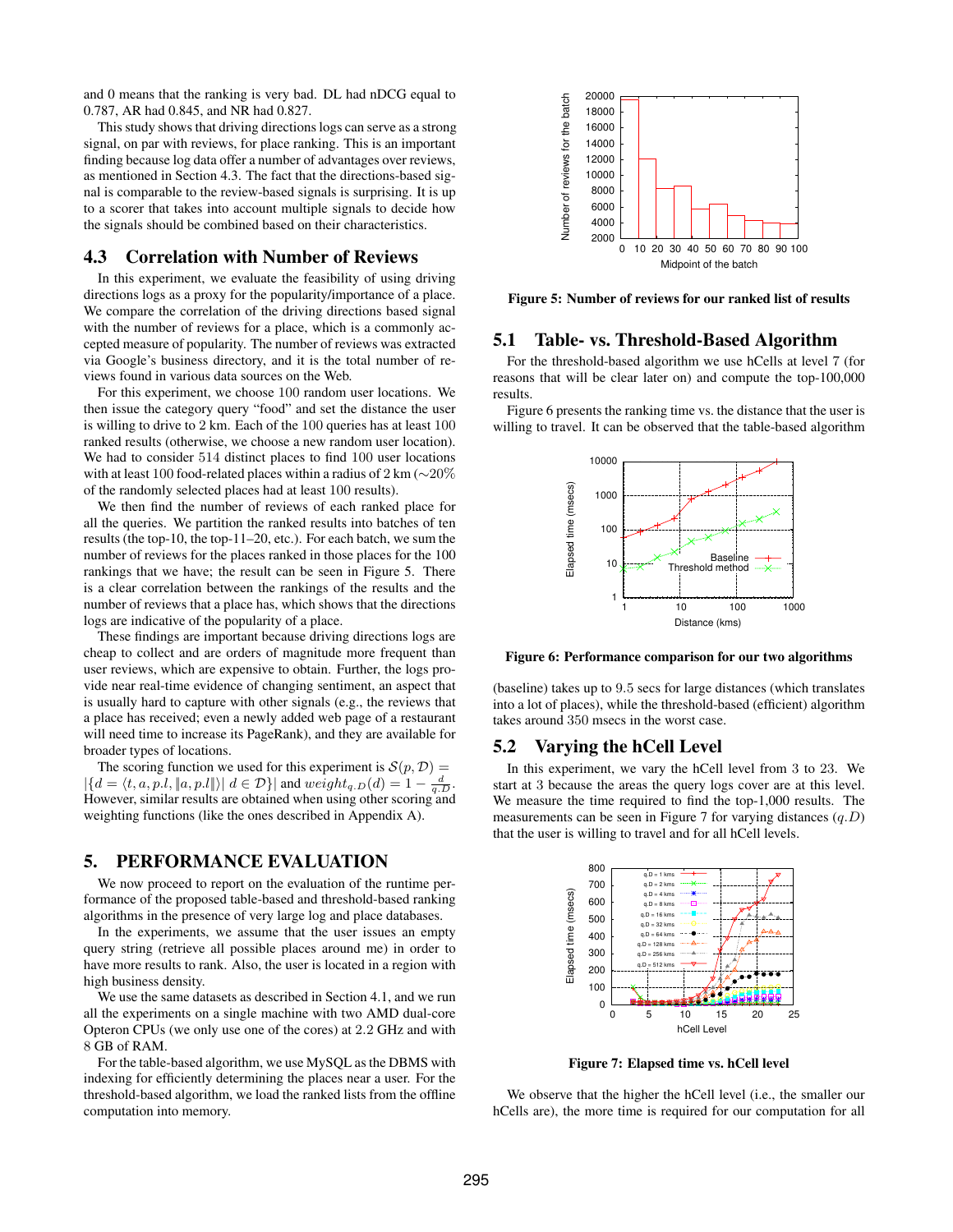distances d. This is so because we have to handle more ranked lists of results, which makes the handling of the priority queue  $PQ$ slower.

We also see that for small distances (like  $q.D = 1$  km and  $q.D = 2$  km), the elapsed time for ranking increases significantly if one uses a very low hCell level. This happens because we have to process large lists in order to find results that belong to the small region of interest to the user. Put differently, we have to consider places that lie in relatively large regions, and that will eventually be filtered given the user's low willingness to travel.

It seems that a very good trade-off for all possible distances is to use hCell levels 6 or 7. Thus, a search engine can keep statistics for only one of these two hCell levels and not for every possible level, thus achieving important savings in storage and computation.

### 5.3 Varying the Value of  $k$

Next, we evaluate the time required to find the top- $k$  places for a fixed maximum travel distance and different values of  $\vec{k}$ . We chose the distance  $q.D = 512$  km, for a user located in a region with high business density. This setting maximizes the number of places to rank, thus imposing a greater burden on the ranking algorithm. We experiment with hCell level 7, since the previous experiment shows that the threshold-based algorithm performs very well at this level.

Figure [8](#page-6-1) presents the time required to compute the top- $k$  lists for several values of  $k$ . As expected, the total time increases with  $k$ . We note that the process is incremental, meaning that we can first find the top-10 results and then, using the same data structures, continue running the algorithm up to the desired level of k.



<span id="page-6-1"></span>Figure 8: Time required to find the top- $k$  results for varying values for  $k$ 

### 5.4 Performance of Offline Procedures

For this experiment, we measure the storage and time requirements of the offline part of our two algorithms. The MySQL table BusinessListing is around 89 MB for the table-based algorithm (it contains some metadata about the places); the total memory required for the creation of all the ranked lists (based on the offline score) is around 100.7 MB for all possible levels we have considered.

Both algorithms need to compute the offline score; the additional cost that the threshold-based algorithm imposes is that one must create ranked lists for each hCell beforehand, which is not required in the table-based algorithm. This additional cost (when everything run on one machine) is around 25–26 secs for hCell levels 3–8 and then steadily increases to 28.3 secs for level 9, 31.7 secs for level 10, 38.8 secs for level 11, . . . , 329.5 secs for level 23.

We can see that for low levels, the additional offline time is insignificant; as the level of detail increases, the overhead also increases. However, the cost is not prohibitive for our method, especially when we are at levels 6 and 7 where, as we saw earlier, we achieve the best performance. Also, this computation is done offline and its cost will be amortized across millions of queries.

### <span id="page-6-0"></span>6. RELATED WORK

Finding interesting locations and/or destinations: A number of studies have aimed to identify important locations using primarily GPS data. Our setting assumes that we know the important locations and that they are classified (e.g., restaurants, hotels); this information is found in business directories.

In the location identification setting, several studies aim to identify places visited by individuals from GPS logs. Ashbrook and Starner [\[1,](#page-7-13) [2\]](#page-7-14) present techniques capable of learning significant user locations and predicting user movement based on GPS data. Brilingaite et al. [\[4,](#page-7-15) [5,](#page-7-16) [6\]](#page-7-17) capture routes and (start and end) destinations from GPS trajectories and use these along with temporal usage information for predicting the routes and destinations of users. Experiments with data from users demonstrate that the techniques are effective. Krumm and Horvitz [\[17,](#page-7-3) [18\]](#page-7-4) also propose techniques for destination prediction based on GPS data.

Liu et al. [\[19\]](#page-7-5) and Cao et al. [\[7\]](#page-7-2) extract so-called stay points from the trajectories of users; they propose clustering and reverse geocoding techniques that aim to derive semantically meaningful locations from the stay points. Zheng and Xie [\[25\]](#page-7-6) also identify stays from GPS logs, propose a hierarchical containment ordering for the geographical extents of stays, and then mine so-called life patterns of individuals from the resulting location histories. Along the same lines Zheng et al. [\[25\]](#page-7-6), mine locations from GPS trajectories. Here, focus is on identifying public locations, which are then ranked using link-based techniques. Cao et al. [\[7\]](#page-7-2) offer improved link-based ranking techniques.

Our approach can use the results from this line of research as another source of places (instead of a business directory). Our approach does not use GPS data and link-based techniques for its ranking, but considers a different alternative: that of using driving directions ranking. GPS datasets typically contain many positions for few users; in contrast, directions queries are derived from larger user populations, with each user issuing few queries.

Ranking functions in a Spatial Context: Other related work deals with the problem of place ranking [\[24\]](#page-7-18), where the ranking of objects (e.g., houses) is defined with respect to other qualities around them (e.g., restaurants, schools, hospitals) within a distance range. Also, a framework for the efficient computations of this ranking is provided. These methods do not try to determine the inherent value of a place; they determine the value of a place given the fact that other places are around it. Thus, one could apply our algorithms and then, as a next step, the algorithms described in [\[24\]](#page-7-18).

In a more general context, substantial research has considered local search where the results that a user sees for a query depend on the user's location; the results though are documents and not ranked places/businesses (for example, one result could be a blog post about a particular restaurant), which makes the setting very different. Two recent works in this field propose indexes that are evaluated in terms of efficiently in their settings [\[8,](#page-7-19) [26\]](#page-7-20).

In other work [\[10\]](#page-7-21), NLP techniques are used for geo-searches on the web. The idea is to find phrases like "next to Eiffel tower" in a hotel's web document and to thus be able to answer queries like "hotel in Paris" more accurately. Again the output is ranked documents, not ranked places. Our work differs from other techniques in that no geocoding is used, but only NLP techniques. Means of detecting and extracting geographical information (e.g., addresses) from web documents has also been studied [\[20\]](#page-7-22). The idea is to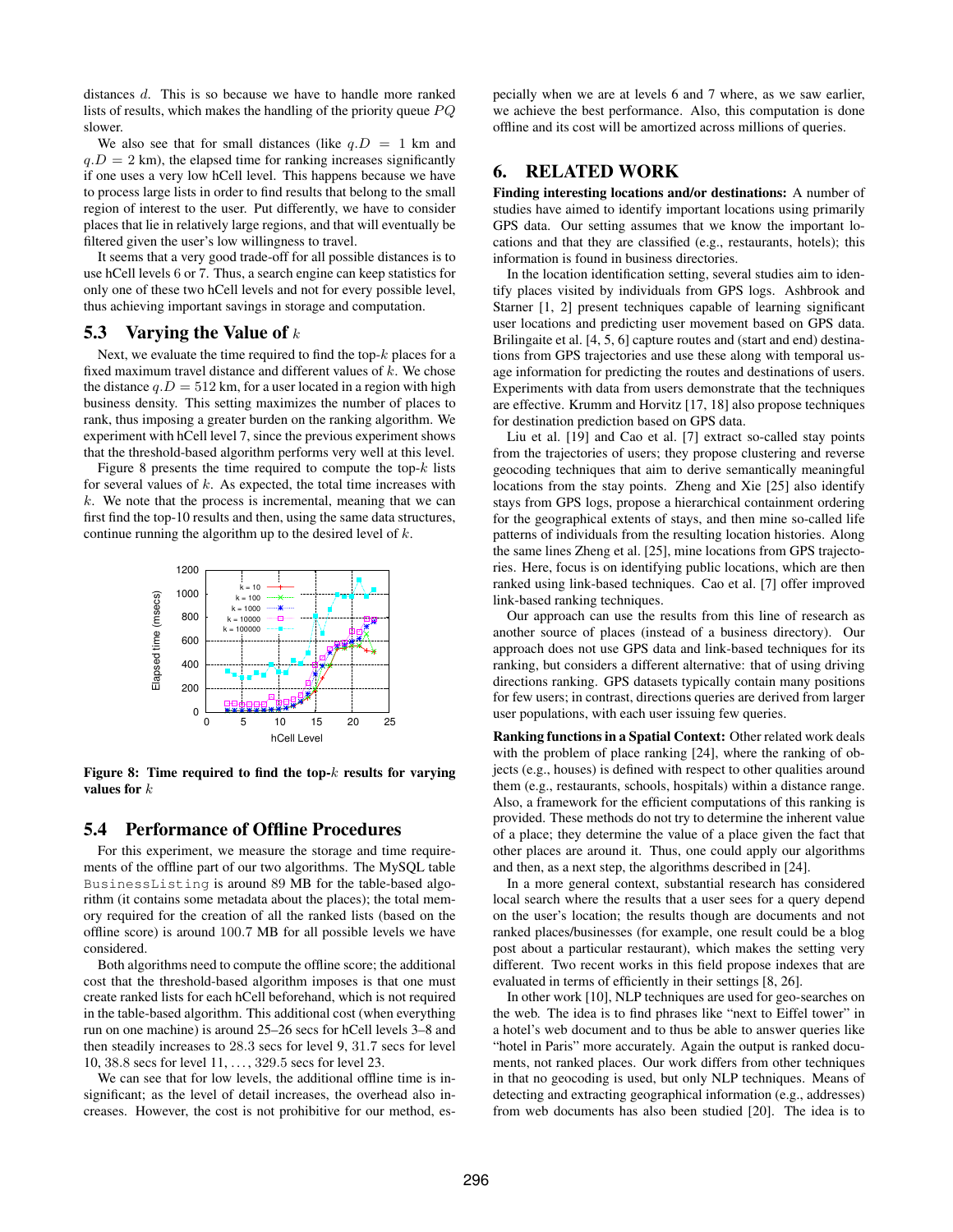extract addresses, phones, ZIP codes and other useful geographical information from a web document and then to augment the location information with keywords from the content of the web document.

Query log analysis: Backstrom et al. [\[3\]](#page-7-0) aim to determine the region of importance for a query, using a probabilistic model. This work does not use positioning, but rather depends on IP-based ( $10\times$ 10 km<sup>2</sup>) positioning. We try to determine good places, which is different from trying to determine the region to which a query is relevant. Other work [\[22\]](#page-7-1) in this line of research aims to determine the so-called dominant location for each query (the location most important for a particular query). The techniques used include query tokenization, query log analysis, and exploration of the snippets of search results for the top-k results.

Work on mobile search log analysis [\[9\]](#page-7-23) aims to determine how users search using mobile devices. Some of the explored user behaviors are the number of keywords in queries, number of queries per user per day, and search topics.

Finally, there is some work on categorization of queries depending on their scope (local, neighborhood, etc.) [\[14,](#page-7-24) [23\]](#page-7-25). Other work in this area [\[16\]](#page-7-7) explores the distances that one is willing to travel in order to get to a particular place. This work can be used in our framework to automatically find a maximum threshold for travel distance for a given query.

TA/NRA comparison: The threshold-based algorithm proposed in Section [3.3](#page-2-1) is an adaptation of the threshold algorithm (TA) and more specifically, a variation of TA called "no random accesses" (NRA) [\[13\]](#page-7-11). Both TA and NRA rank objects. Each object has  $m$ scores for m different attributes. The overall score of an object is determined by a combination of the scores for the  $m$  attributes, using some monotone aggregation function. For each of the  $m$  attributes there is a ranked list of the objects according to their score for that attribute. TA and NRA find the top- $k$  objects according to the overall score. TA and NRA differ in that NRA assumes sorted access to the ranked lists, i.e., to see the object in the  $l^{th}$  position of a sorted list, one must have seen all  $l - 1$  objects before it. Our algorithm differs from NRA in that each list contains different objects in our setting, not a ranking of the same objects for a different attribute. In addition, in our setting, the score for each place in each list is adjusted dynamically according to its distance to the user, which we believe has not been explored in any other work.

### <span id="page-7-9"></span>7. CONCLUSIONS AND DIRECTIONS

Given the ability to accurately determine the location of a mobile user and the obvious revenue possibilities involved, it is likely that answering hyper-local queries will receive increasing attention. Our first contribution is to present a new signal, directions logs, that can be used for scoring places in response to hyper-local queries. We present key statistics about these logs and show that direction queries have a good correlation with the number of reviews for places. But unlike reviews and ratings, they are inexpensive to collect and readily available.

We present an architecture for answering hyper-local queries that is the first to take into account the distance between a user and a place and to adjust the score of the place accordingly. To support this framework, we propose a threshold-based algorithm that scales very well with the number of places under consideration. This algorithm returns *exact rankings* under assumptions that are reasonable in practice.

In terms of future research, we see interesting issues in exploring additional scoring functions and methods for combining these functions. In particular, some scoring functions may be more appropriate than others for specific types of user queries. Another

interesting aspect of our work is the personalization of the ranking depending on a user's specific search history.

*Acknowledgments.* Christian S. Jensen is an Adjunct Professor at University of Agder, Norway.

## **8.** REFERENCES

- <span id="page-7-13"></span>[1] D. Ashbrook and T. Starner. Learning Significant Locations and Predicting User Movement with GPS. In *ISWC*, pp. 101–108, 2002.
- <span id="page-7-14"></span>D. Ashbrook and T. Starner. Using GPS to Learn Significant Locations and Predict Movement across Multiple Users. *Personal and Ubiquitous Computing*, 7(5):275–286, 2003.
- <span id="page-7-0"></span>[3] L. Backstrom, J. M. Kleinberg, R. Kumar, and J. Novak. Spatial Variation in Search Engine Queries. In *WWW*, pp. 357–366, 2008.
- <span id="page-7-15"></span>[4] A. Brilingaite. *Location-Related Context in Mobile Services*. PhD thesis, Aalborg University, 2006.
- <span id="page-7-16"></span>[5] A. Brilingaite and C. S. Jensen. Enabling Routes of Road Network Constrained Movements as Mobile Service Context. *GeoInformatica*, 11(1):55–102, 2007.
- <span id="page-7-17"></span>[6] A. Brilingaitė, C. S. Jensen, and N. Zokaitė. Enabling Routes as Context in Mobile Services. In *GIS*, pp. 127–136, 2004.
- <span id="page-7-2"></span>[7] X. Cao, G. Cong, and C. S. Jensen. Mining Significant Semantic Locations from GPS Data. *PVLDB*, 3(1):1009–1020, 2010.
- <span id="page-7-19"></span>[8] Y.-Y. Chen, T. Suel, and A. Markowetz. Efficient Query Processing in Geographic Web Search Engines. In *SIGMOD*, pp. 277–288, 2006.
- <span id="page-7-23"></span>[9] K. Church, B. Smyth, K. Bradley, and P. Cotter. A Large Scale Study of European Mobile Search Behaviour. In *MobileHCI*, pp. 13–22, 2008.
- <span id="page-7-21"></span>[10] T. M. Delboni, K. A. V. Borges, and A. H. F. Laender. Geographic Web Search Based on Positioning Expressions. In *GIR*, pp. 61–64, 2005.
- <span id="page-7-8"></span>[11] C. Dwork, R. Kumar, M. Naor, and D. Sivakumar. Rank Aggregation Methods for the Web. In *WWW*, pp. 613–622, 2001.
- <span id="page-7-26"></span>[12] R. Fagin, R. Kumar, and D. Sivakumar. Comparing Top k Lists. *SIAM J. Discrete Math.*, 17(1):134–160, 2003.
- <span id="page-7-11"></span>[13] R. Fagin, A. Lotem, and M. Naor. Optimal Aggregation Algorithms for Middleware. *J. Comput. Syst. Sci.*, 66(4):614–656, 2003.
- <span id="page-7-24"></span>[14] L. Gravano, V. Hatzivassiloglou, and R. Lichtenstein. Categorizing Web Queries according to Geographical Locality. In *CIKM*, pp. 325–333, 2003.
- <span id="page-7-12"></span>[15] K. Järvelin and J. Kekäläinen. Cumulated Gain-Based Evaluation of IR Techniques. *ACM Trans. Inf. Syst.*, 20(4):422–446, 2002.
- <span id="page-7-7"></span>[16] R. Jones, W. V. Zhang, B. Rey, P. Jhala, and E. Stipp. Geographic Intention and Modification in Web Search. *Int. J. Geogr. Inf. Sci.*, 22(3):229–246, 2008.
- <span id="page-7-3"></span>[17] J. Krumm and E. Horvitz. Predestination: Inferring Destinations from Partial Trajectories. In *Ubicomp*, pp. 243–260, 2006.
- <span id="page-7-4"></span>[18] J. Krumm and E. Horvitz. Predestination: Where Do You Want to Go Today? *IEEE Computer*, 40(4):105–107, 2007.
- <span id="page-7-5"></span>[19] J. Liu, O. Wolfson, and H. Yin. Extracting Semantic Location from Outdoor Positioning Systems. In *MDM*, pp. 73, 2006.
- <span id="page-7-22"></span>[20] Y. Morimoto, M. Aono, M. E. Houle, and K. S. McCurley. Extracting Spatial Knowledge from the Web. In *SAINT*, pp. 326–333, 2003.
- <span id="page-7-10"></span>[21] H. Sagan. *Space-Filling Curves*. Springer-Verlag, Berlin/Heidelberg/New York, 1994.
- <span id="page-7-1"></span>[22] L. Wang, C. Wang, X. Xie, J. Forman, Y. Lu, W.-Y. Ma, and Y. Li. Detecting Dominant Locations from Search Queries. In *SIGIR*, pp. 424–431, 2005.
- <span id="page-7-25"></span>[23] X. Yi, H. Raghavan, and C. Leggetter. Discovering Users' Specific Geo Intention in Web Search. In *WWW*, pp. 481–490, 2009.
- <span id="page-7-18"></span>[24] M. L. Yiu, X. Dai, N. Mamoulis, and M. Vaitis. Top-k Spatial Preference Queries. In *ICDE*, pp. 1076–1085, 2007.
- <span id="page-7-6"></span>[25] Y. Zheng, L. Zhang, X. Xie, and W.-Y. Ma. Mining Interesting Locations and Travel Sequences from GPS Trajectories. In *WWW*, pp. 791–800, 2009.
- <span id="page-7-20"></span>[26] Y. Zhou, X. Xie, C. Wang, Y. Gong, and W.-Y. Ma. Hybrid index structures for location-based web search. In *CIKM*, pp. 155–162, 2005.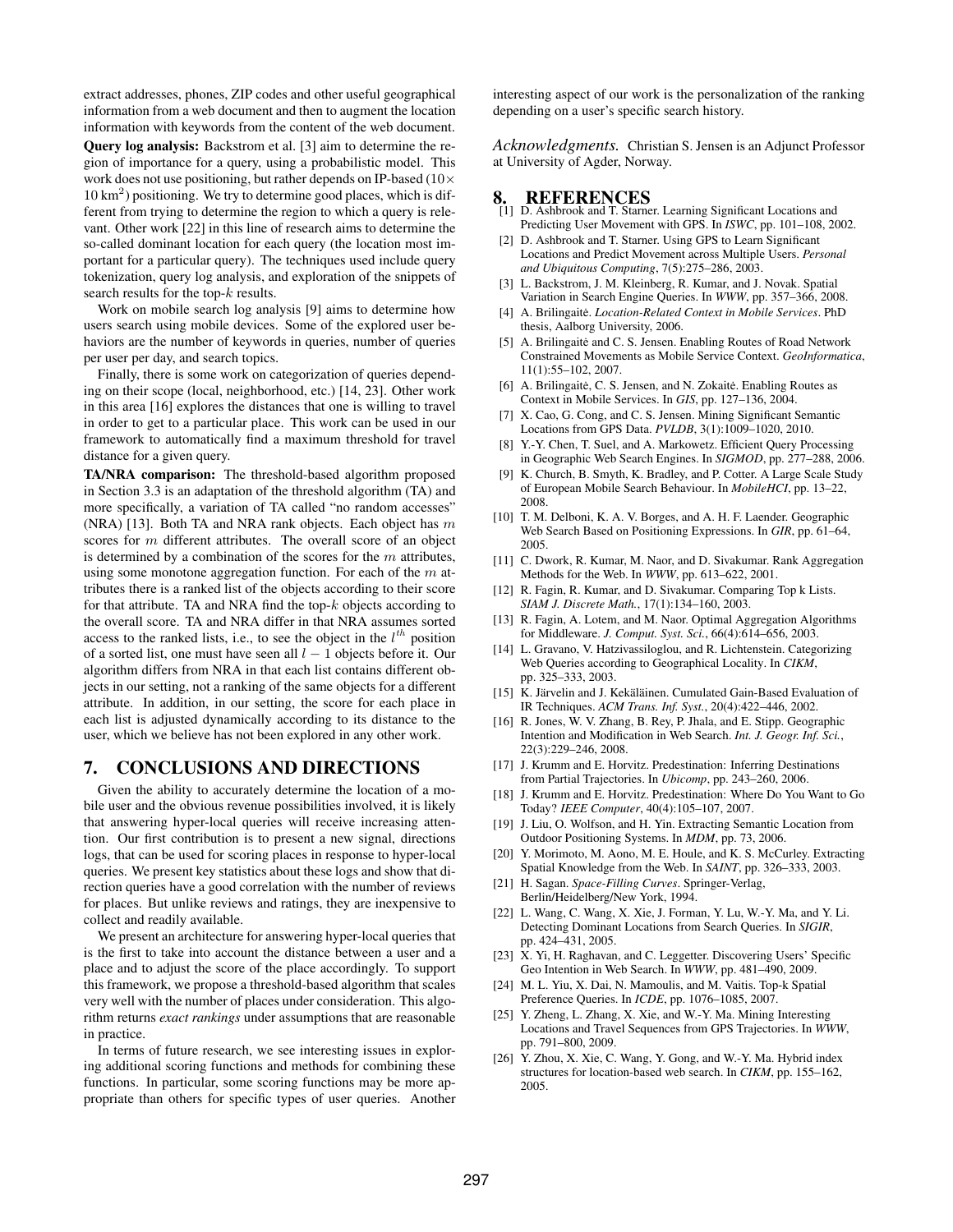### APPENDIX

### <span id="page-8-0"></span>A. ADDITIONAL SCORING ANDWEIGHT FUNCTIONS

We present some specific examples of possible scoring functions that can be used in practice. We recall that a place  $p = \langle l, c \rangle$  has a signature  $\mathcal{L} \times \mathcal{C}$ , where  $\mathcal{L}$  is the set of locations in Euclidean space and  $C$  is a set of categories that could be of interest to the users.

#### <span id="page-8-1"></span>A.1 Scoring Functions

Count-based Scoring: The simplest scoring function assigns a score to a place  $p$  that is equal to the count of directions to  $p$ :

$$
\mathcal{S}_{\mathcal{C}}(p, \mathcal{D}) = |\{d = \langle t, a, p.l, \|a, p.l\|\rangle \, | \, d \in \mathcal{D}\}|.
$$

The intuition is that the importance of a place increases with the number of users that are willing to travel to reach the place.

Distance-Aware Scoring: With distance-aware scoring, we weigh the contribution to a count by a directions query  $\langle t, a, b, D \rangle$  by  $\|a, b\|$ , and do not just use a plain count:

$$
\mathcal{S}_{\rm D}(p,\mathcal{D})=\sum_{\langle t,a,p.l, \parallel a,p.l \parallel \rangle \in \mathcal{D}} \Vert a,p.l \Vert.
$$

The intuition is that the importance of a place increases with the distance that users are willing to travel to reach the place. If a user is willing to travel long distances, the place is more important than if the user is willing to travel only short distances to reach it.

Locality-Aware Scoring: With locality-aware scoring, we only take into account queries with a distance  $||a, b||$  similar to the one the user is willing to travel:

$$
\mathcal{S}_{\mathcal{L}}(p,\mathcal{D}) = |\{\langle t,a,p.l, \|a,p.l\|\rangle \in \mathcal{D} | \|a,p.l\| \approx \|q.l,p.l\|\} |.
$$

The intuition behind this scoring function is that people who are willing to drive similar distances, will more probably want to go to similar places.

### <span id="page-8-2"></span>A.2 Weighting Functions

Linear Weight: We used two linear weight functions:

$$
weight_{q.D.} (\|q.l, p.l\|) = 1 - \frac{\|q.l, p.l\|}{q.D}
$$

and

$$
weight_{q.D.} (\Vert q.l, p.l \Vert) = 1 - \frac{\Vert q.l, p.l \Vert}{2 \times q.D}.
$$

The first one takes the value 1 for  $||q_l, p_l|| = 0$  and decreases linearly to the value 0 for  $||q.l, p.l|| = q.D$ . The second one takes again the value 1 for  $||q_l, p_l|| = 0$  and decreases linearly to the value  $\frac{1}{2}$  for  $||q.l, p.l|| = q.D.$ 

Parabolic Weight: We used two parabolic weight functions:

$$
weight_{q.D.} (\|q.l, p.l\|) = 1 - \frac{\|q.l, p.l\|^2}{q.D^2}
$$

and

$$
weight_{q.D} (\|q.l, p.l\|) = 1 - \frac{\|q.l, p.l\|^2}{2 \times q.D^2}.
$$

The first one takes the value 1 for  $||q_l, p_l|| = 0$  and decreases parabolically to the value 0 for  $||q.l, p.l|| = q.D$ . The second one takes again the value 1 for  $||q.l, p.l|| = 0$  and decreases parabolically to the value  $\frac{1}{2}$  for  $||q.l, p.l|| = q.D$ .

### <span id="page-8-5"></span>A.3 Experimental Study

To study the differences of the various scoring and weighting functions, we randomly chose 1,000 query locations and ranked all points of interest, within a radius of 5 kms with all combinations of the scoring and weight functions we defined in Appendix [A.1](#page-8-1) and [A.2.](#page-8-2)

We used three metrics to compare the ranking produced by different scoring functions [\[12\]](#page-7-26):

Kendall's Tau: This metric counts the number of times that a pair of entries  $(\alpha, \beta)$  appears in reverse order in the two rankings, i.e.,  $(\alpha, \ldots, \beta)$  in ranking one, and  $(\beta, \ldots, \alpha)$  in ranking two, normalized by the total number of possible pairs.

Spearman's Footrule: This metric counts is defined as the sum of the absolute differences between the ranks of an item in two lists (e.g., if place p is  $1^{st}$  in list 1 and  $4^{th}$  in list 2, place p contributes  $|1 - 4| = 3$  to the total sum. We normalize it by dividing by the maximum possible value this sum can have [\[12\]](#page-7-26).

**Intersection Metric:** When comparing two top- $k$  lists, this metric gives the sum of the sizes of the symmetric differences of the two lists when considering the top-1, top-2, ..., top- $k$  elements of the two lists, normalized by the maximum possible value of this sum [\[12\]](#page-7-26).

For all three metrics a value close to 0 signals similar rankings, while a value close to 1 signals different rankings. Using as a weight function a constant function (e.g.,  $weight_{q.D}(\|q.l, p.l\|) =$ 1), the comparison for the (offline) scoring functions gave the results contained in Table [3,](#page-8-3) where the Spearman's footrule for the top-10 lists is contained (C.-b. stands for Counts-based, D.-a. for Distance-aware, and L.-a. for Locality-aware). Very similar results

<span id="page-8-3"></span>Table 3: Comparison of offline scoring functions

|       | Count-based | $\mid$ Distance-aware | Locality-aware |
|-------|-------------|-----------------------|----------------|
| C.-b. |             | 0.430                 | 0.064          |
| D.-a. | 0.430       |                       | 0.470          |
| L.-a. | 0.064       | 0.470                 |                |

were obtained for Kendall's tau and the intersection metric, and also for other values of top-k.

Similarly, for the count-based scoring functions we defined in Section [A.1,](#page-8-1) Kendall's tau metric for the top-20 lists is given in Table [4](#page-8-4) (where L.-1 stands for Linear-1, L.- $\frac{1}{2}$  for Linear- $\frac{1}{2}$ , P.-1 for Parabolic 1 and P.- $\frac{1}{2}$  for Parabolic- $\frac{1}{2}$ ).

<span id="page-8-4"></span>Table 4: Comparison of weight functions

|                   | Linear-1 | Linear- $\frac{1}{2}$ | Parabolic-1 | <i>Parabolic-</i> $\frac{1}{2}$ |
|-------------------|----------|-----------------------|-------------|---------------------------------|
| L - 1             |          | 0.044                 | 0.001       | 0.060                           |
|                   | 0.044    |                       | 0.048       | 0.006                           |
| $P-1$             | 0.001    | 0.048                 |             | 0.064                           |
| $P - \frac{1}{2}$ | 0.060    | 0.006                 | 0.064       |                                 |

Very similar results were obtained for Spearman's footrule and the intersection metric, other values of top- $k$  and other offline scoring functions.

We observe that the actual definitions of the offline scoring functions may give substantially different results (look for example the comparison between the Count-based and the Distance-aware functions). Furthermore, the weight functions can also change the ranked lists by a fair amount. While we do not explore with user studies how to select the appropriate functions, the space is very large and many different aspects of ranking can be captured in our setting.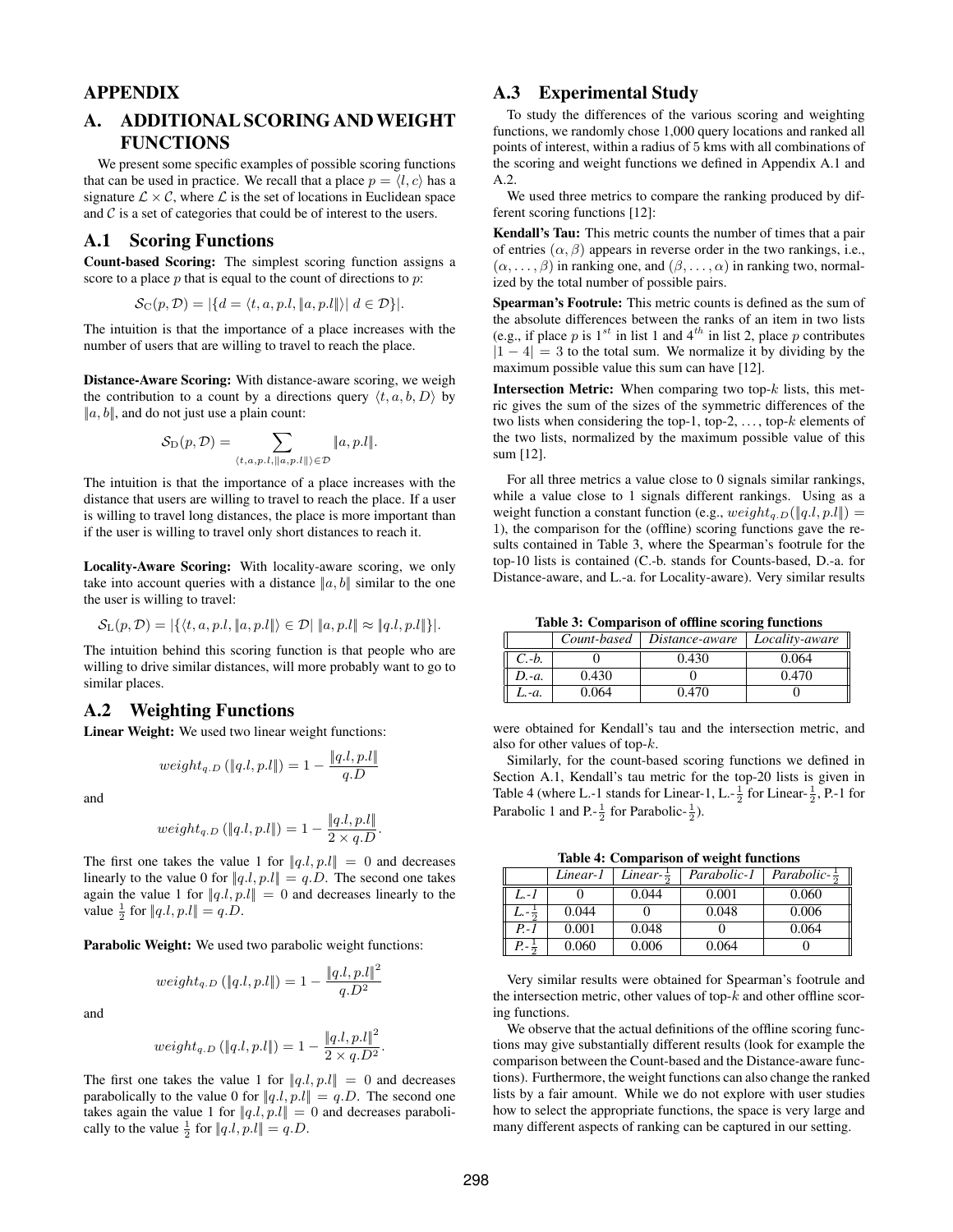### <span id="page-9-0"></span>B. SPACE PARTITIONING

The following example shows how a (latitude, longitude) pair is mapped to an hCell's ID for any possible hCell level.

EXAMPLE 3. We denote the hCell ID at level j, where  $j \in \{1, 2, \ldots\}$  $\dots$ , 23}, by hCellID<sub>j</sub>. Assume that we are given a location with coordinates  $(37.2^{\circ}, -119.34^{\circ})$ , as seen in Figure [9.](#page-9-5) We want to find the hCell ID of these coordinates at all levels. In this example, we restrict ourselves to levels 1 and 2.



<span id="page-9-5"></span>Figure 9: Example of hCells

The process is recursive. We first find the hCell ID at level 1 of these coordinates; this ID is a number between 0 and 5 (since at level 1, we have a cube with six faces). We assume  $hCellID_1 = 5$ . We then take the rectangle and use the Hilbert curve to number its four smaller rectangles. Then, the hCell ID for level 2 becomes  $hCellID_2 = hCellID_1.1 = 5.1$ , as can be seen in the figure.  $\square$ 

### <span id="page-9-2"></span>C. PSEUDOCODE FOR THE TABLE-BASED ALGORITHM

Algorithm [2](#page-9-1) contains the pseudocode the straightforward tablebased algorithm.

<span id="page-9-1"></span>Algorithm 2: Table-based algorithm **Input**: A query  $q = \langle l, t, D, \overline{q} \rangle$ , a set of relevant places RP ⊆ BusinessListing Output: A ranked list of the places in Result Result ← SELECT PlaceID, Score  $\times weight_{q.D}(\Vert q.l,\mathrm{RP} \Vert)$  AS s FROM RP WHERE RP. Category =  $\bar{q}$ ORDER BY s;

The algorithm assumes that all places have been scored and that the retrieval module has selected a subset of relevant places, e.g., places within 10 km of the user's location. The SQL query simply returns the places sorted by their distance-adjusted scores.

### <span id="page-9-3"></span>D. THEOREM PROOFS

Here is the proof of Theorem [1:](#page-3-2)

*Proof:* At each point of our algorithm, priority queue  $PQ$  contains all the active lists. These are ordered by the maximum possible score that a list can contain after removal of the elements we have seen so far from the list.

The priority queue  $L$  contains a ranked list of places that we have seen in the lists. The ranking for L is over the score  $\mathcal{S}(q, p, \mathcal{D})$ .

The algorithm may stop for two reasons:

1. There are no more elements to see in the lists  $L_i$ : Then priority queue  $L$  contains all the elements ranked by their actual score, and we have solved the problem correctly.

2. The  $k^{th}$  element in L has a score greater than the first list in PQ. Assume the score of the  $k^{th}$ -th element in L has score  $s_k$ and the first list in  $PQ$  has a maximum possible score  $s_l$ . Since the algorithm stopped, we have  $s_k \geq s_l$ . All the places that have been examined so far (and have been included in L) have been ranked according to their actual score. Also, all the places that have not been examined in the lists have a score that is at most  $s_l \leq s_k$ . Thus, we know that apart from the current top- $k$  places in  $L$ , there is no other place that can have a score that places it higher than the  $k^{th}$  place in L. Thus, we have computed the top- $k$  places.

We need the non-increasing property of function  $weight(\cdot)$  to ensure that PQ always *overestimates* the maximum score for the next element in the list. П

Here is a sketch of the proof for Theorem [2:](#page-3-3)

*Proof:* Assume we have the ranked lists  $L_i$ , for  $i = 1, 2, \ldots, n$ to which we only allow sorted access; sorted access means that we have to retrieve elements from the top of each list  $L_i$  before retrieving elements below. Also, assume that the minimum distance between the user and the hCell that list  $L_i$  represents is  $m_i$ .

Let's assume that the ranked (by its offline score) content of list  $L_i$  is  $\langle p_{i,1}, p_{i,2}, \ldots, p_{i,|L_i|} \rangle$ , for all i. Now assume that we decay the places in lists  $L_i$  in order to create the conceptual lists  $L'_i =$  $\langle p'_{i,1}, p'_{i,2}, \ldots, p'_{i,|L_i|} \rangle$ ; the score of place  $p'_{i,j}$  is  $weight_{q,D}(m_i)$ times less than the score of  $p_{i,j}$ . Note that the relative order of places in each list does not change due to the conceptual decay process; all places are decayed by the same factor if they are in the same list.

Each place's  $p'_{i,j}$  offline score has an "error" from its online score that is bounded by a function that takes into account the  $weight(\cdot)$  function, the diameter of the hCell and the exact user's location. Our algorithm keeps a threshold (let's call it  $T_{on}$  for this proof) which is the maximum  $k^{th}$  online score seen so far in places of lists  $L_i$  (and  $L'_i$ ). At each step, we pick the top place p in lists  $L'_{i}$  which has maximum possible offline score  $s_{off}$ . If  $s_{off} < T_{on}$ and we have  $k$  examined elements, then we have found the correct top-k elements.

Now assume that the number of places our algorithm has to examine before it finds the correct top- $k$  places is  $d$ . Assume that there is another algorithm  $A$  that correctly finds the top- $k$  places in our setting with at most  $d - 1$  steps. Obviously, algorithms A does not examine at least one place that our algorithms examines. Let's call this place  $\hat{p}$ . Say that at that point that algorithm A stops the threshold for our algorithm was  $T'_{on}$ . Then, since our algorithm did not stop at that point and some of the lists  $L_i'$  had at least the place  $\hat{p}$ , it was the case that  $s'_{off} \geq T'_{on}$ . Thus, if  $\hat{p}$  actually had an online score  $T'_{on}$  (which is possible when place  $\hat{p}$  lies on the point with minimum distance from the user's location and the hCell of the list where  $\hat{p}$  is located), then algorithm A would miss a place that should have been included in the output top- $k$  places. П

### <span id="page-9-4"></span>E. DATA SOURCES

We describe the two main data sources used for place scoring: the business directory data and the driving directions logs.

#### E.1 Business Directory

The business directory stores information regarding businesses and their location. An important consideration is high coverage, which is achieved by combining various data sources.

After the business listings have been retrieved, an extensive attempt to do Entity Resolution (ER) takes place. A particular restaurant may have one entry in <yelp.com>, one in [yellowbook.](yellowbook.com)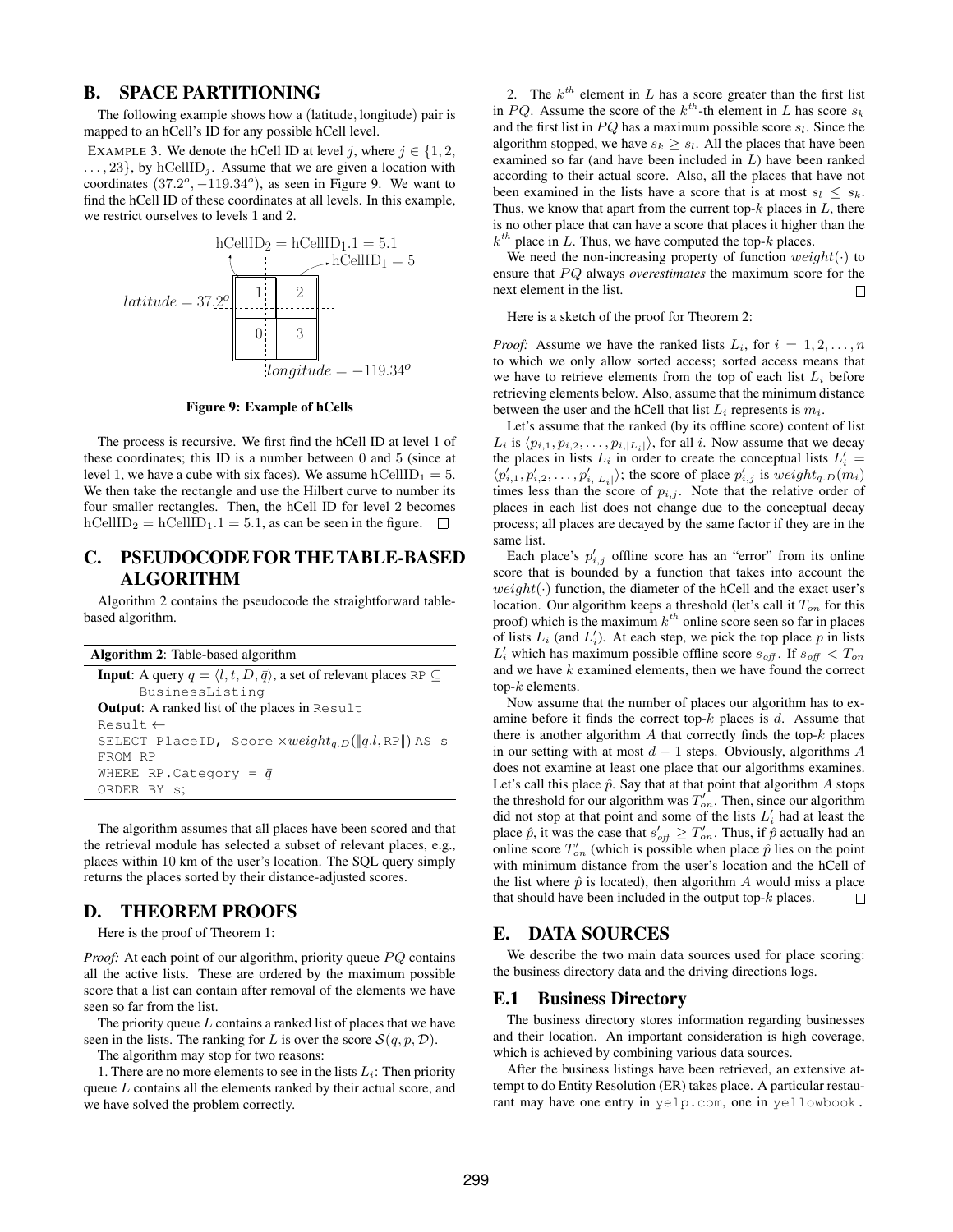

<span id="page-10-2"></span>Figure 10: Histogram of collisions

[com](yellowbook.com), one in a blog post, and it may have its own web page. This information has to be retrieved, cleaned, and then merged into (ideally) one entity. Google is very aggressive with respect to ER, in order to maintain high quality business listings.

After the cleaning and ER, the most accurate address for a business is geocoded. Thus, we have a very good estimate of the actual location of the business (with an accuracy of ∼10 m). Since the geocoder is the same as the one that was used for the addresses in the direction logs, we can perform a join between the two data sources.

Google's business directory is a table BusinessListing with schema (PlaceID, Name, Location, Category), where PlaceID is an ID for a place, Name is the name of the place, Location is a hCellID<sub>23</sub> that captures the location of the place (details on hCellIDs can be found in Section [3.1\)](#page-2-6), and Category is one of a few predefined business categories, e.g., museum, restaurant, university. Table [1](#page-2-4) is an example business directory and can be found in Section [3.2.](#page-2-7)

Because we have accurate locations of businesses, it is easy to distinguish between two different "branches" of the same chain, e.g., different McDonald's restaurants.

We derive places from business listings:

*Definition 1.* We define a place p as a tuple  $p = \langle l, c, n \rangle$ , where  $l$  is a location,  $c$  is a (business) category, and  $n$  is the (business) name. We may also use the tuple  $\langle l, c \rangle$  as a place, if the name of the business under examination is not important.

### E.2 Directions Logs

The main data source is the directions logs from Google maps. A log entry contains a timestamp, an origin (or source), a destination, and the distance from the source to the destination. The following is an example of a log entry:  $\langle 2009/Jun/15 \ 16:24:43.956$ PST,  $5.2.2.0.3...$ ,  $5.2.2.3.2...$ ,  $61,043$  m).

The timestamp is the time when the query was issued and has an accuracy of 1 ms. The source and destination are given as  $hCellID_{23}$  identifiers. These values are obtained by geocoding the query strings provided by the user. If a geocode cannot be obtained (e.g., if the source string is not an address but the string "chocolate"), no source value is logged for this attempt to get directions. Thus, we can be certain that if we have valid location IDs then the original query contained actual addresses. The distance between the source and the destination is given in meters and has an accuracy of some tens of meters.

### <span id="page-10-1"></span>E.3 Joining the Two Data Sources

We performed a join between the destination query log and the business directory, on the log destination and the business location attributes as we described in Section [4.1.](#page-4-4)

Let us now examine the number of places that have been assigned in the same location as other places have been assigned to.

*Definition 2.* There are  $k$  collisions in a particular location  $l_i$  if there are exactly  $(k + 1)$  places for which  $p.l = l_i$ .

Figure [10](#page-10-2) shows the histogram of collisions that appear in the locations that we have in hand after we perform the join between the query  $log(D)$  and the business directory  $(P)$ .

Most locations contain exactly one place (business listing). There are some locations, though, with more than one business. From the empirical evaluation, we have determined that most collisions occur because the entity resolution (ER) is not perfect, especially when one has to take into account multiple data sources of business listings. For example, we have seen examples of two places in the same location that have the exact same name, or that have a slightly different name (e.g., "La Strada Italian Restaurant" and "La Strada Ristorante Italiano"), which are the same place, but were not merged during the ER.

We also note that there are locations with more than 5 business collisions. This happens, for example, when the only information that we have for a restaurant is the city in which it is located, in which case the location of the restaurant is assumed to be the center of that city. We ignore all the places at locations with 5 or more collisions in them. We only eliminate 1,733 places with this method, which is less than 1.14% of the total business listings in the region we examine.

The focus of this paper is not on entity resolution, and the business directory at our disposal is clean enough for place ranking.

### <span id="page-10-0"></span>F. ADDITIONAL EXPERIMENTAL RESULTS

### F.1 Directions Log Time Dependence

We study the fluctuations in the number of driving directions queries for different hours of the day and days of the week. We examined restaurants familiar to us: a steakhouse where people often go for dinner on weekdays (it is generally avoided during weekends since it is slightly isolated), a famous brunch place where people go during weekends between the hours of 10 am and 2 pm, and a place where people gather for drinks and food. Figure  $11(a)$  shows the normalized number of queries for different hours of the day for these three places and for all the restaurants in our business directory. Figure [11\(b\)](#page-11-1) shows the normalized number of queries for different days of the week (day 1 is Sunday).

These graphs reveal quite distinct temporal variation. For example, the brunch place gets the majority of its queries during the mornings of the weekends. Similarly, the (isolated) steakhouse receives few queries during the weekends, and the after-work hangout receives many queries during Friday's before dinner and lunch time.

### <span id="page-10-3"></span>F.2 Directions Logs Contribution

In this experiment we aim to understand whether a place ranking signal based on driving directions adds new information to an existing place ranking system. The existing place ranking system may take into account aspects such as the number of reviews, sentiment of reviews, and the PageRank of web pages related to a place. The purpose of this experiment is not to quantify the quality of the new signal, but merely to determine whether it can bring new information to ranking.

We use Kendall's tau, described in Appendix [A.3,](#page-8-5) to measure the distance between two rankings, and we compare place rankings